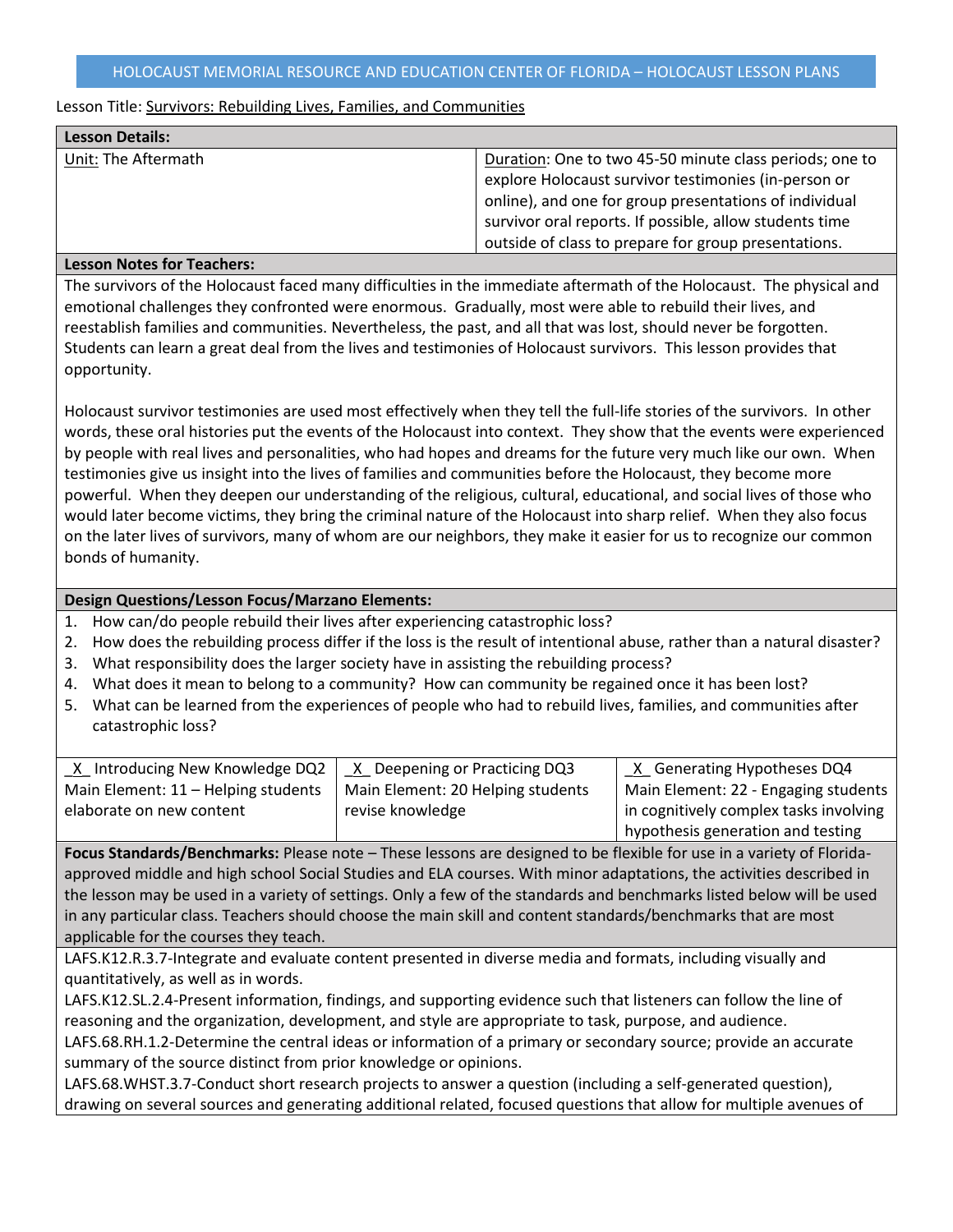#### exploration.

LAFS.68.WHST.3.9-Draw evidence from informational texts to support analysis, reflection, and research.

SS.912.A.6.3 Analyze the impact of the Holocaust during World War II on Jews as well as other groups.

SS.912.A.7.16-Examine changes in immigration policy and attitudes toward immigration since 1950.

SS.912.W.7.6 Analyze the restriction of individual rights and the use of mass terror against populations in the Soviet Union, Nazi Germany, and occupied territories.

SS.912.W.7.7 Trace the causes and key events related to World War II.

SS.912.W.7.8 Explain the causes, events, and effects of the Holocaust (1933-1945) including its roots in the long tradition of anti-Semitism, 19th century ideas about race and nation, and Nazi dehumanization of the Jews and other victims.

SS.912.W.7.11-Describe the effects of World War II.

SS.912.W.8.6-Explain the 20th century background for the establishment of the modern state of Israel in 1948 and the ongoing military and political conflicts between Israel and the Arab-Muslim world.

SS.912.W.9.2-Describe the causes and effects of post-World War II economic and demographic changes.

# **Daily Learning Goal and Scale (Student-friendly language)**

Students will research testimonies and other accounts from Holocaust survivors to assess the challenges they faced rebuilding their lives, to analyze their reflections on their lives and experiences before, during, and after the Holocaust, and to evaluate the impact of their testimonies on students and society-at-large today.

| 2.0 Simpler Content<br>Students will:                                                                                                              | 3.0 Target<br>Students will:                                                                                                   | 4.0 More Complex<br>Students will:                                                                                                                      |
|----------------------------------------------------------------------------------------------------------------------------------------------------|--------------------------------------------------------------------------------------------------------------------------------|---------------------------------------------------------------------------------------------------------------------------------------------------------|
| List difficulties from survivor<br>$\mathbf{1}$ .<br>testimonies that enumerate the<br>challenges they faced in the<br>aftermath of the Holocaust. | Interpret survivor testimonies<br>1.<br>to understand the challenges<br>they faced in the aftermath of<br>the Holocaust.       | Create a model for the delivery of<br>assistance to survivors of<br>catastrophic loss that takes into<br>account the actual and perceived               |
| List actions taken by survivors<br>2.<br>from their testimonies to<br>describe how they rebuilt their<br>lives after the Holocaust.                | Analyze survivor testimonies to<br>2.<br>understand the processes by<br>which they rebuilt their lives<br>after the Holocaust. | needs of the survivors over short and<br>longer terms and also the need to<br>create support for these efforts in the<br>(non-victim) society-at-large. |
| Identify the role of survivors in<br>3.<br>helping people to remember<br>and learn from the Holocaust<br>today.                                    | Evaluate the role of survivors in<br>3.<br>helping people to remember<br>and learn from the Holocaust<br>today.                |                                                                                                                                                         |

#### **Formative Assessment Strategies/Monitoring for Desired Effect:**

- Teacher observation and questioning of groups and individuals at each step of the instructional process and during transitions between activities.
- Teacher use of probing and redirecting questions based on the experiences of Holocaust survivors as related in recorded testimonies and/or other presentation formats.
- Student written and oral discussion responses to the experiences of Holocaust survivors as related in recorded testimonies and/or other presentation formats.
- Exit Slip: Ask students to respond to the following scenario:

Imagine that you have a friend in another school who has never studied about the Holocaust and doesn't know that there are any survivors living in the United States. Write a brief postcard to your friend telling about the experience of meeting a Holocaust survivor (or viewing an oral history testimony). Write a few sentences to explain your feelings about the experience and what you think was the most important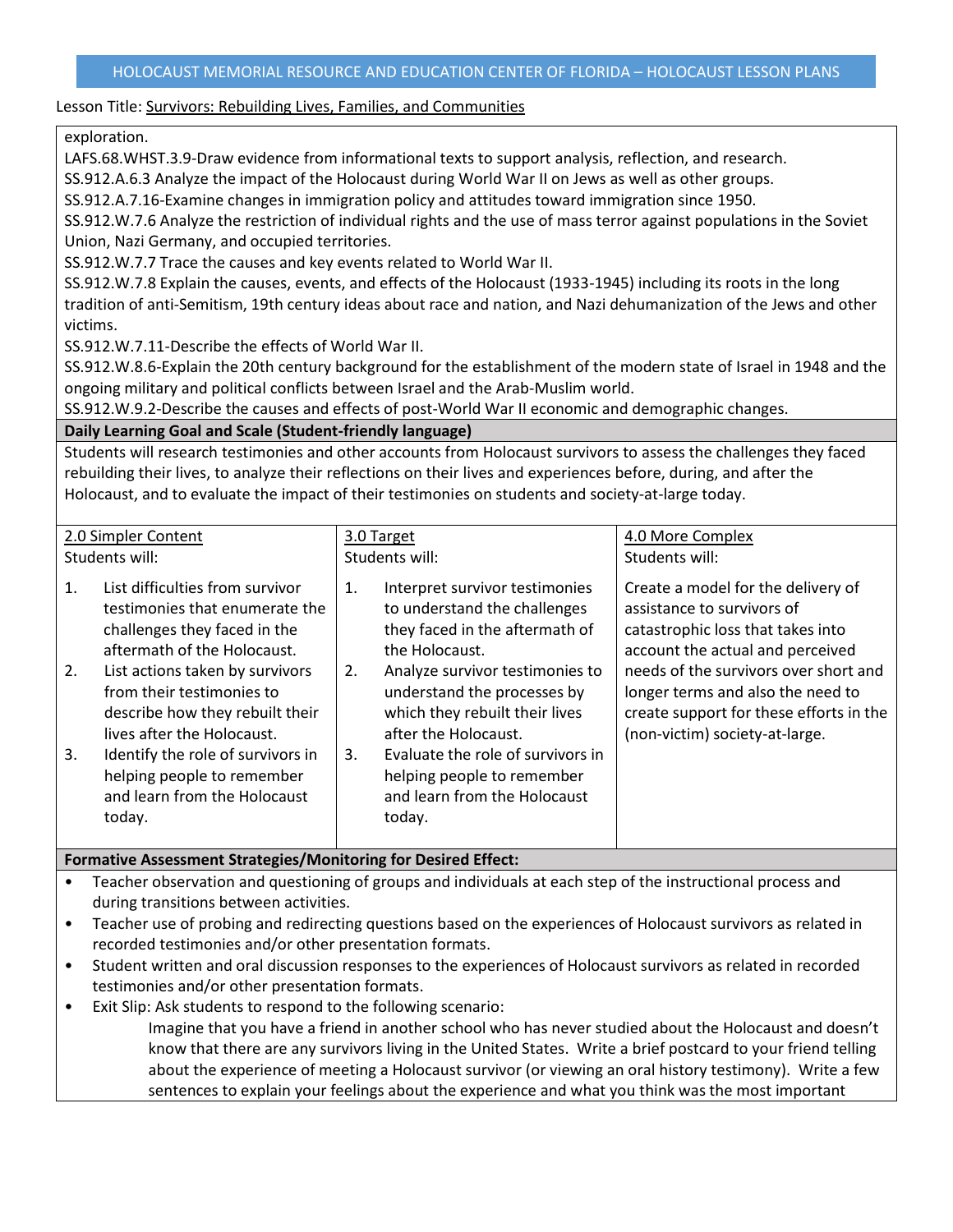# lesson you learned.

### **Lesson Sequence:**

Introduction/Hook: (May be done with students individually or organized into small groups.)

Play the first six minutes of the video entitled, "The Return to Life in the DP Camps" [\(http://www.yadvashem.org/yv/en/education/video/hevt\\_return\\_to\\_life.asp](http://www.yadvashem.org/yv/en/education/video/hevt_return_to_life.asp) or [https://www.youtube.com/watch?v=Trs84VCuPRc\)](https://www.youtube.com/watch?v=Trs84VCuPRc)

Ask students to list two to three problems that Jewish Holocaust survivors faced in the aftermath of the Holocaust and to also list two to three things the survivors did to try to overcome these problems. Have students record their answers during the video presentation, then discuss their responses together in their groups, or with the whole class, afterward.

Instruction Steps:

- Note 1: Whenever possible, students should be given the chance to hear to a Holocaust survivor in person. There can be no substitute for this experience. Online testimonies may be used to supplement this experience, but they should not be used to replace it unless no chance exists for the in-person testimony.
- Note 2: There are two approaches that may be used when studying survivor testimonies. Online databases allow students to access single testimonies or testimony excerpts. Students may explore one survivor's experience in depth or they may use more than one testimony to explore multiple perspectives.
- Note 3: Many survivors, when they speak to student groups, end their testimonies with their liberation at the end of the war. You may choose to ask them to include testimony from the post-war, rebuilding period.
- 1. Introduce the topic of survivor testimonies by informing students that each one is personal and unique. Since survivors didn't experience the Holocaust at within the same time frames, in the same places, or in the same way, their stories may vary widely. This is to be expected.
- 2. If students will have the opportunity to hear from a survivor in person, have them write down questions that they would like to ask beforehand. Remind them that survivors have concerns about dignity and privacy, just like anyone else. Help them understand the types of questions that are appropriate. If at all possible, speak with the survivor first to find out the extent to which he/she is comfortable answering questions. Also, remind students that telling their stories can be painful for survivors, even for those who speak frequently. If there is a Holocaust Center in your community, the Center's staff may be able to help you arrange for a visit by a survivor.
	- a. If the opportunity for a survivor to speak in-person is not possible, you may choose to use a professionally produced video featuring one or more survivor interviews. One good choice is, "Looking Into the Face of Evil" (Available on Vimeo - [https://vimeo.com/28017782\)](https://vimeo.com/28017782)
	- b. If you choose to use brief testimony excerpts, you will find a very useful collection at the "IWitness" section of the USC Shoah Foundation website. [\(http://iwitness.usc.edu/SFI/BrowseTopics.aspx\)](http://iwitness.usc.edu/SFI/BrowseTopics.aspx) The following topic headings will be particularly appropriate:
		- Displaced Persons Camps 4 testimony excerpts
		- Liberation 17 testimony excerpts
		- Post-War Life/Return to Life 19 testimony excerpts
- 3. After students have heard a survivor testimony in person or have explored one or more testimony excerpts online, have them do follow-up research on the lives of survivors after the Holocaust. There is an excellent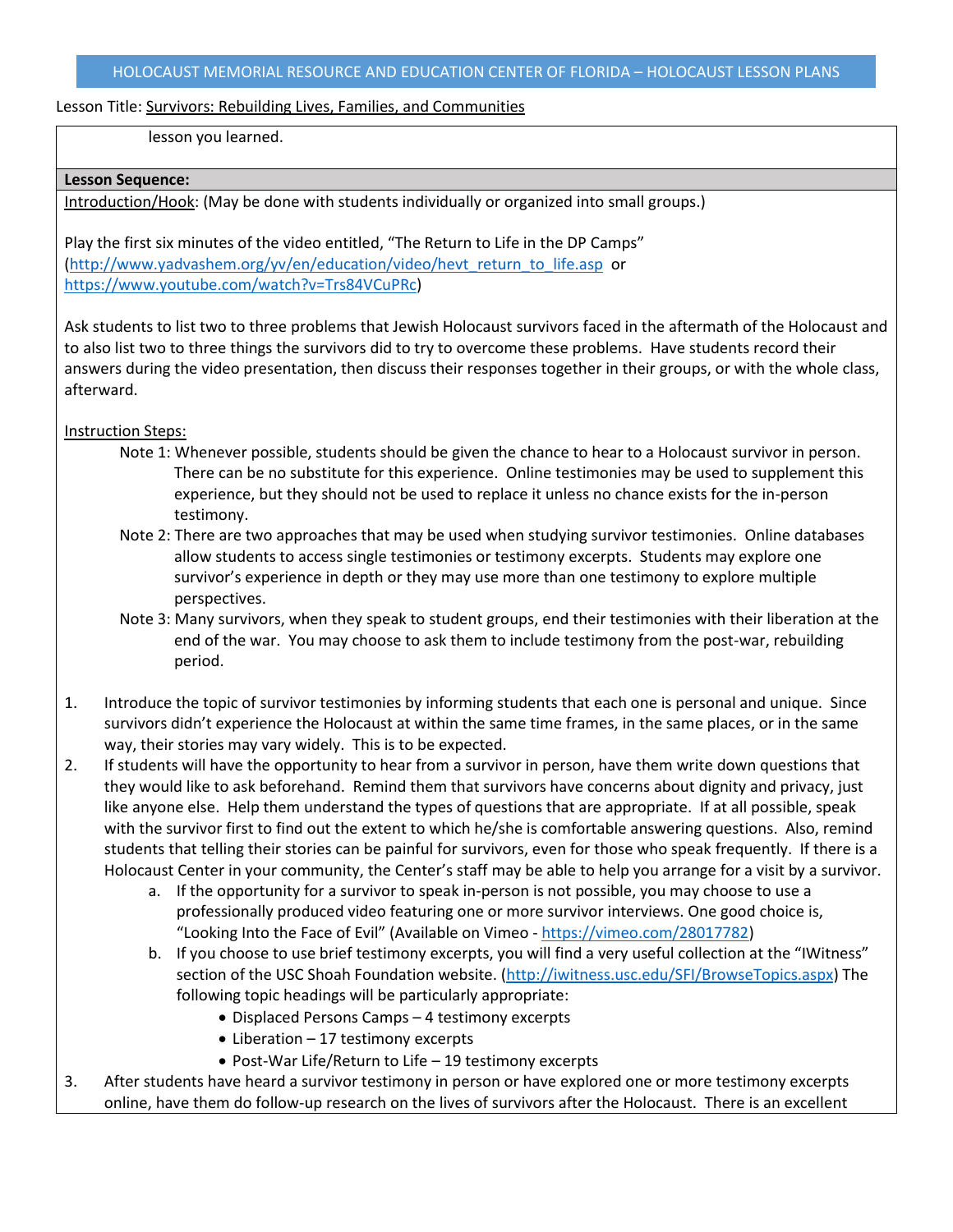online exhibit produced by the United States Holocaust Memorial Museum entitled, "Life Reborn: Jewish Displaced Persons 1945-1951" <https://www.ushmm.org/exhibition/displaced-persons/menu.htm>If you are able to give students Internet access in class or in a media/technology center, then explore this site together. If not, perhaps some students with access at home could do a report as a class project. If you prefer, you may choose to use the Yad Vashem online exhibit entitled, "The Return to Life in the Displaced Persons Camps, 1945- 1956: A Visual Retrospective" [http://www.yadvashem.org/yv/en/exhibitions/dp\\_camps/index.asp.](http://www.yadvashem.org/yv/en/exhibitions/dp_camps/index.asp)

- 4. If you choose to include extra class periods for this lesson, assign students to working groups of 3 to 4 students. Have each group select a Holocaust survivor from the USC Shoah Foundation website and prepare a 5 (or more) minute presentation about their survivor's experience to include brief information about the following topics:
	- Biographical information (Date of birth, location before the Holocaust, other family members)
	- Life experiences before the Holocaust
	- Experiences during the Holocaust
	- Liberation
	- Rebuilding life after the Holocaust, including new homes, education, careers, marriage and family, etc.

You may choose separate research and presentation roles for each group member, or allow students to make those choices for themselves. Each student should do some of the research, but the presentation tasks may not need to include an "up front" role for each student. Depending on how much time you choose to allow for research (inside or outside of class time, you may require the inclusion of visuals and graphic representations in the presentations.

5. As a conclusion to this lesson, have students do the "exit slip" writing response described in the assessment section of this lesson plan.

#### **Adaptation/Differentiation Strategies:**

The teacher may identify key terms in the historical sources and in the survivor testimonies prior to use and introduce this vocabulary to the class before the lesson and/or to each group prior to their research.

The teacher may select specific testimonies to be used for research.

The teacher may provide the students with basic background information about the individuals they have selected (or been assigned) and their specific experiences to increase their familiarity with them as an aid to research.

The teacher may set different time limits on the presentations or alter the methods of presentation to keep the scope of the assignment manageable for the time available and appropriate for the developmental level of the students.

The teacher may allow for the inclusion of non-linguistic methods of presentation for students to report about their survivor's experiences.

#### **Extended Learning:**

Students may also be interested in learning more about the personal stories of people who were victims of other genocides or periods of human rights abuse. The IWitness section of the USC Shoah Foundation also contains testimony from survivors of other genocides that students may use for further research.

Note: There are many valuable websites that may be used to study other genocides, but the same caution must be used as with Holocaust research. Every site is not of the highest quality and some may even contain genocide denial. Teachers should provide students with careful guidance when conducting online research.

#### **Resources and Materials:**